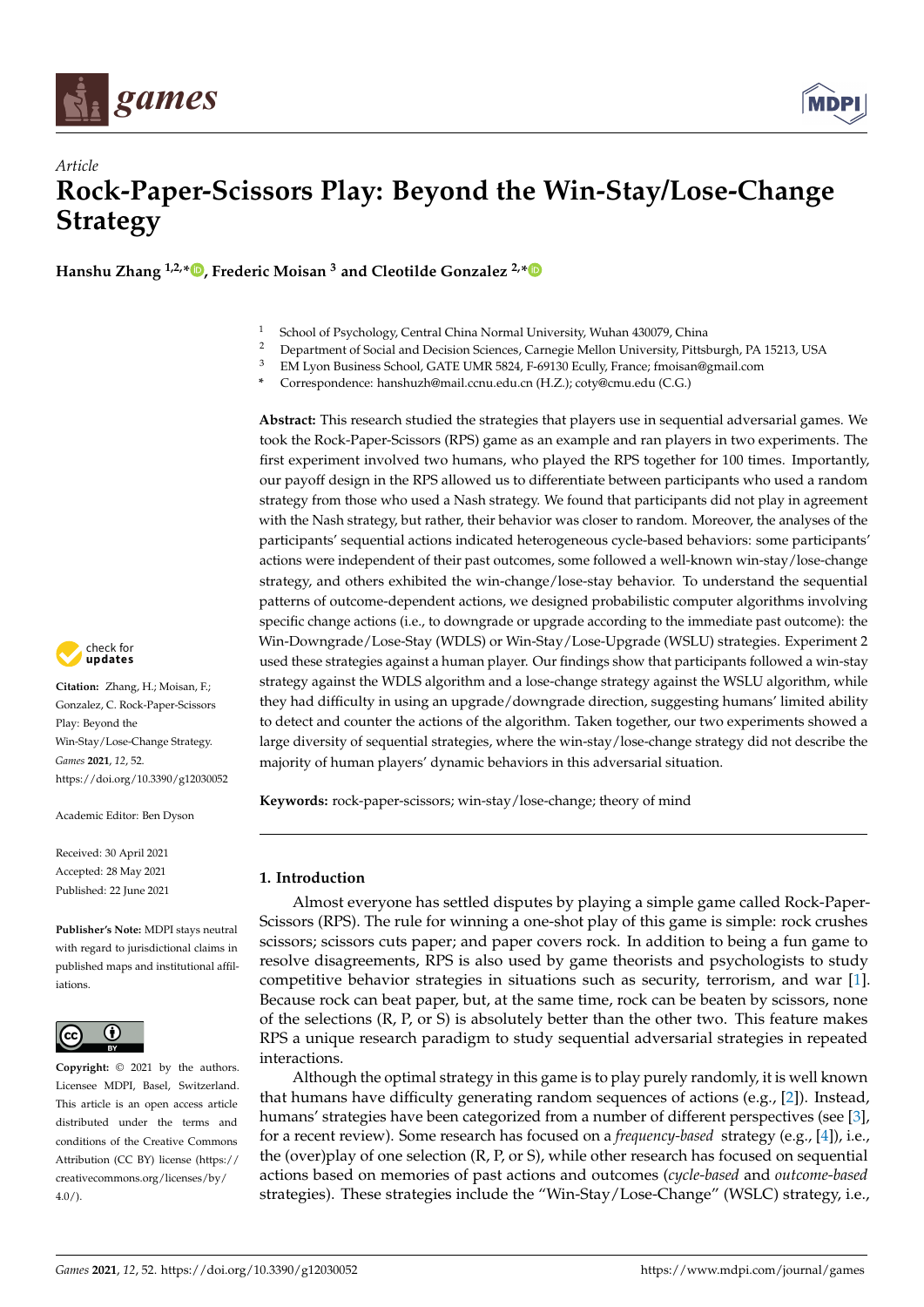keep the same selection that resulted in a win in the previous trial and switch when the previous selection resulted in a loss (e.g.,  $[5-7]$  $[5-7]$ ). Furthermore, if players are willing to invest more cognitive resources to predict and even think "one-step-ahead", players could collect contenders' historical choice information (e.g., [\[8](#page-15-6)[,9\]](#page-15-7)) and utilize recursive thinking strategies (e.g., [\[10\]](#page-15-8)). Together, players' behavior might also reveal sequential dependence patterns that are related to their contenders' behavior.

To comprehensively explore the strategies that players use in sequential adversarial games, we designed two experiments using the RPS game. In the first experiment, two human participants played the RPS repeatedly for 100 trials, using a novel payoff matrix to distinguish between playing randomly or in agreement with the Nash strategy and to study the adherence to WSLC strategy. A second experiment was designed to control for the strategy followed by one of the players by pairing a human with a bot that would use different algorithms. This experiment will help elucidate the conditions when strategies such as WSLC (or the reversed "win-change/lose-stay") strategy is used.

#### *1.1. Literature Review*

The literature indicates that players in the RPS game are consistent with the Nash strategy, at least some of the time (e.g., [\[9\]](#page-15-7)). However, this literature has frequently used a payoff matrix that cannot distinguish between Nash and random play, and strategies other than random have often been reported (e.g., [\[4\]](#page-15-3)). Research also demonstrates that players have a preference for repeating specific sequential patterns. For example, Eyler et al. [\[4\]](#page-15-3) noted that players tended to repeat choices consecutively (e.g., rock-rock-rock) or to cycle in a sequence (e.g., rock-paper-scissors). This "cycling" behavior includes attempts to "upgrade" (i.e., each choice beat the previous one such as rock-paper-scissors) or to downgrade (i.e., each choice was beaten by the previous one such as scissors-paper-rock) their choices [\[6\]](#page-15-9). Importantly, results also indicate that players had a weak tendency to stay with the previous selection following a win and to switch the selection following a loss. Dyson et al. concluded that this strategy reflects the classic behavior principle that reinforced responses are more likely to be used again (*"win-stay"*), whereas non-reinforced responses are less likely to be picked immediately after (*"lose-change"*). This WSLC strategy in RPS has been observed by others as well (e.g., [\[5\]](#page-15-4)). Forder and Dyson [\[7\]](#page-15-5) argued that humans follow a WSLC strategy, but that "win-stay" relies more on System 2 (e.g., rational and strategic planning) processes, while "lose-change" relies on System 1 (intuitive and impulsive) processes (cf. [\[11\]](#page-15-10)).

It is important to highlight that most research have employed experimental designs in which the players were asked to play against a random computer algorithm (i.e., also a Nash Equilibrium strategy) (e.g.,  $[6,7]$  $[6,7]$ ). These designs make it less probable that players will win. Alternatively, if the opponent is not able to play according to the Nash Equilibrium strategy, there must be a combination of actions to be exploited with which the other player would win. Under this nonrandom behavior assumption, a winning strategy would require that a player predict the opponent's choices and to counteract them. To determine what types of information players use in predicting their opponents' behavior, West and Lebiere [\[8\]](#page-15-6) proposed a neural network model with inputs for the opponents' last two moves. The model outputs were thus determined by cumulatively activated connections from the input nodes to the output nodes based on the opponent's historical choices (see also [\[12\]](#page-15-11), as another model example). West and Lebiere demonstrated that the models produced highly similar results to the behavior exhibited by human subjects, suggesting that players attend to the opponent's last two actions. Moreover, the players are also sensitive to game payoffs, which can be modeled with associated play outcomes [\[13\]](#page-15-12).

In a more applied scenario, Batzilis et al. [\[9\]](#page-15-7) analyzed players' actions from a large online RPS game dataset. They reported that players strategically used the information on their opponents' previous play. As a result, players with more experience used information about their opponents more effectively than less-experienced players and, thus, were more likely to win. Cook et al. [\[14\]](#page-15-13) observed another possibility of knowing the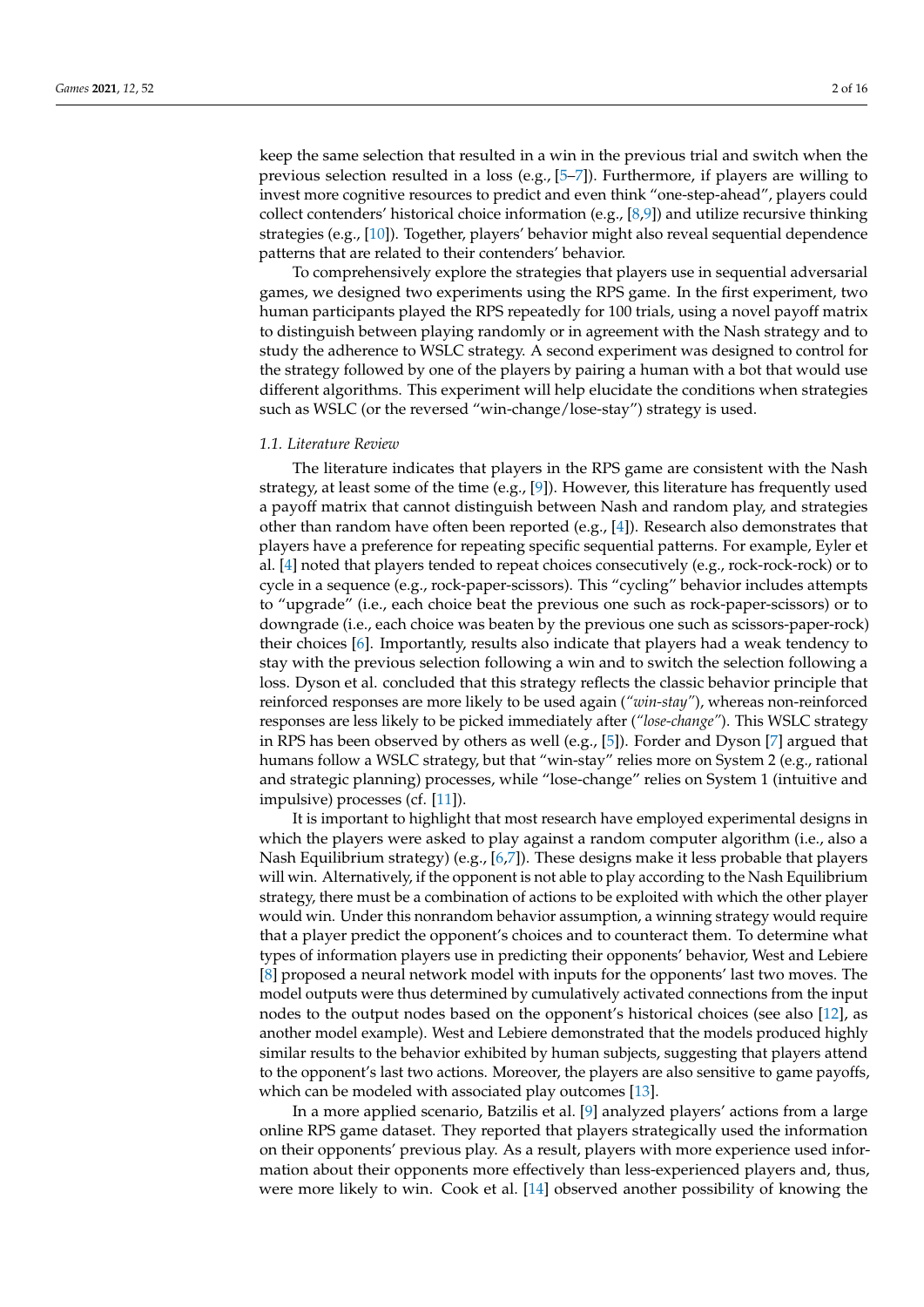opponents' throws—players tended to imitate their opponents. They found a higher frequency of draws when one player could see the other, compared to when both players were blindfolded.

The studies discussed above provide some evidence that people are capable of predicting the opponent's selection and acting to counter such predictions. This predictive ability means that a player's own strategy is also exposed to the opponent, and thus the player can also be "predicted". Imagine that Player 2 is temporarily choosing paper more often. Player 1 could choose scissors as a result, but Player 1 would also expect that Player 2 would know that Player 1 is expected to choose scissors, and consequently Player 2 chooses rock more often. Such recursive thinking and assumptions on knowing what Player 2 knows about Player 1 are known in psychology as "theory of mind" (ToM) (cf. [\[15\]](#page-15-14)). Generally speaking, ToM refers to the ability to infer and interpret the beliefs, desires, and intentions of others [\[16\]](#page-15-15). ToM is known to be an essential component of human learning of social phenomena, including the acquisition of social norms and social beliefs [\[17\]](#page-15-16). For example, predicting that the opponent Player 2 will select rock can lead Player 1 to choose paper, which is named as the *zero-order ToM*. In addition, Player 1 can assume that Player 2 can also deduce that Player 1 would play paper (since Player 1 knows that Player 2 will play rock), thus Player 2 might switch to paper instead. In this scenario, Player 1's assumptions about Player 2's knowledge about Player 1 could make Player 1 choose scissors instead (i.e., *first-order ToM*). De Weerd et al. [\[10\]](#page-15-8) implemented computational agents that use simulated ToM play the RPS game and found that first-order and second-order agents outperformed agents of the lower order of ToM. Although the results are based only on computer simulations, it suggests that players who consider others' intentions would have a distinct advantage in the RPS game.

## *1.2. Current Study*

The current study provides the following contributions. As previous noted, past research that focused on players' aggregated frequency strategy observed deviations from the Nash Equilibrium strategies among players. However, playing randomly implies a 33% of each action (R, P, and S) is also the optimal Nash Equilibrium strategy. Thus, it is not possible to know whether participants deviate from Nash or deviate from the random behavior given that random and Nash strategies are confounded in the payoff matrix. In the current research, we clarify this behavior by using a novel payoff matrix that allows us to make such distinctions. Second, past research examining sequential choices has shown that players play in agreement with the WSLC, or other types of complex strategical patterns, to exploit the opponents' actions. In this research, we look at the circumstances in which these WSLC, and other sequential patterns, reflect human strategies.

In Experiment 1, we developed a two-player online RPS game and focused on whether we would observe the Nash Equilibrium, random, or a generalized WSLC strategy among players. Based on our results from Experiment 1, in Experiment 2, we tested the ability of human players to predict the opponent's actions by pairing them with strategic computer probabilistic opponents. We hypothesized that players would display various strategies in the RPS game, and that their selected strategies would be based on their understanding of opponents' behavior.

# **2. Experiment 1**

# *2.1. Methods*

### 2.1.1. Participants

A total of 111 participants from Amazon Mechanic Turk (MTurk) signed up for a study about the RPS game. Among these players, 96 of them (Age: [18, 64],  $N_{female} = 36$ )) completed the study. It took 14 min on average to finish the task. Participants received a payment of 50 cents and a bonus based on their cumulative points (2 points equal to 1 cent). Participants who finished the study earned an average payment of  $$1.5$  (*SD* = 0.08), participants who did not finish received only 50 cents. Three dyads were excluded from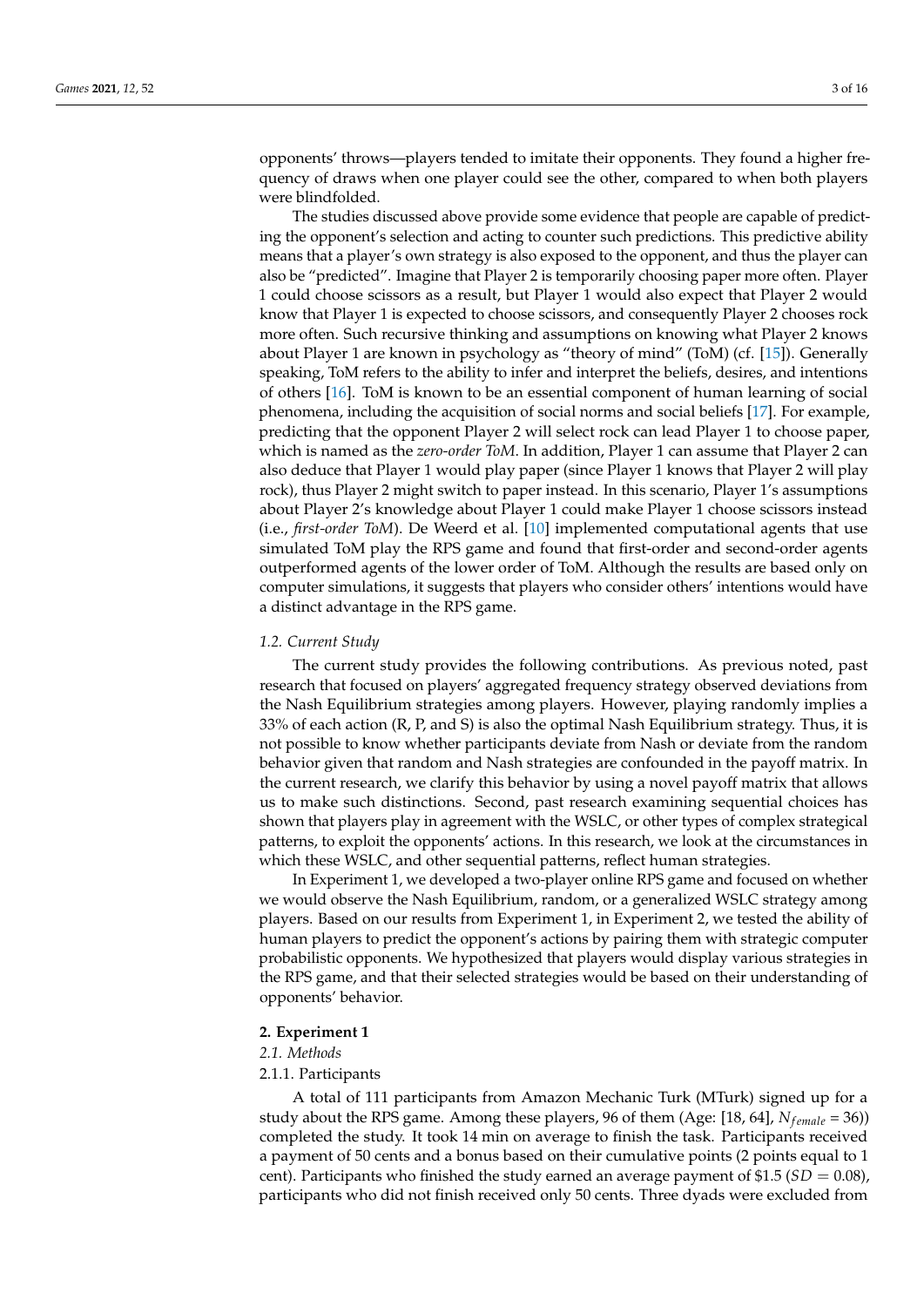data analysis because at least one player chose the same consecutive action in over 50% of the trials. This left 45 dyads (90 participants) in the final data analysis.

## 2.1.2. Design

To be able to distinguish players' use of a random strategy versus a Nash strategy, we designed a novel payoff matrix (Table [1\)](#page-3-0), in which the Nash Equilibrium is a mix of  $1/4$ , 1/2, 1/4 for rock, paper, and scissors, respectively (see [\[13\]](#page-15-12), for a similar payoff design). The random strategy used 1/3 for each action.

<span id="page-3-0"></span>**Table 1.** The payoff (Player 1, Player 2) matrix table.

|          |         | Player 1 |       |                |  |
|----------|---------|----------|-------|----------------|--|
|          |         | Rock     | Paper | <b>Scissor</b> |  |
|          | Rock    | (2,2)    | (1,3) | (4,0)          |  |
| Player 2 | Paper   | (3,1)    | (2,2) | (1,3)          |  |
|          | Scissor | (0,4)    | (3,1) | (2,2)          |  |

Let  $i = \{p_{R1}, p_{P1}, p_{S1}\}\$ be the probabilities with which Player 1 chooses rock, paper, and scissors and  $j = \{p_{R2}, p_{P2}, p_{S2}\}\$ be the probabilities for Player 2. In the Nash Equilibrium play, Player 1's payoff  $E_{Rock} = E_{Paper} = E_{Scissors}$  for Player 2's combination of selections. Thus, in the payoff matrix design in Table [1,](#page-3-0) the expected payoff for Player 1 for playing rock  $E_{Rock} = 2 \times p_{R2} + 1 \times p_{P2} + 4 \times p_{S2}$  equals the expected payoff of playing paper  $E_{Paper}$  = 3 ×  $p_{R2}$  + 2 ×  $p_{P2}$  + 1 ×  $p_{S2}$  and playing scissor  $E_{Scissor}$  = 0 ×  $p_{R2}$  + 3 ×  $p_{P2}$  +  $2 \times p_{52}$  when Player 2 chooses with probabilities  $j = \{p_{R2} = 1/4, p_{P2} = 1/2, p_{52} = 1/4\}.$ Because the payoff matrix is symmetrical, Player 1 should also have the same choice probability so that Player 2's expected value for choosing each action is the same as well, which gives the solution for the Nash Equilibrium.

To avoid the effect of real losses [\[7\]](#page-15-5), we did not include negative points in this game. A tie corresponded to 2 points for each player, a loss would be 1 point (Rock vs. Paper or Paper vs. Scissors) or 0 points (Rock vs. Scissors), and a win corresponded to 3 points (Paper vs. Rock or Scissors vs. Paper) or 4 points (Rock vs. Scissors).

# 2.1.3. Procedure

Participants consented to the study protocol approved by the Institutional Review Board at Carnegie Mellon University. Next, participants completed a brief demographic survey about their age, gender, residency, and education level.

All players received the same general task instructions for the RPS game. They were informed that they would be matched with an anonymous MTurker to play the RPS game. Participants were not given any specific information about the player they were matched with. Participants entered a "waiting room" until they could be paired into dyads. After a match was successful, pairs played the RPS for 100 trials.

In each trial, participants were asked to choose one of three buttons with the pictures of a hand illustrating rock, paper, or scissors. A player could not change the selection after clicking. Once both players made a choice, they were notified of the points obtained from the outcome, as well as their total accumulated points. Participants were not informed of the payoff matrix ahead of time, but rather they "discovered" the outcomes through immediate feedback of the payoffs (Table [1\)](#page-3-0). After receiving feedback, participants then clicked on the "Next" button to proceed. Upon completion of 100 trials, participants completed a short, general survey about their strategies during the game.

#### *2.2. Results*

Our dependent variable was the proportion of choices of each type (rock, paper, and scissors) made by each player over the 100 trials, and the cycling behaviors (upgrade,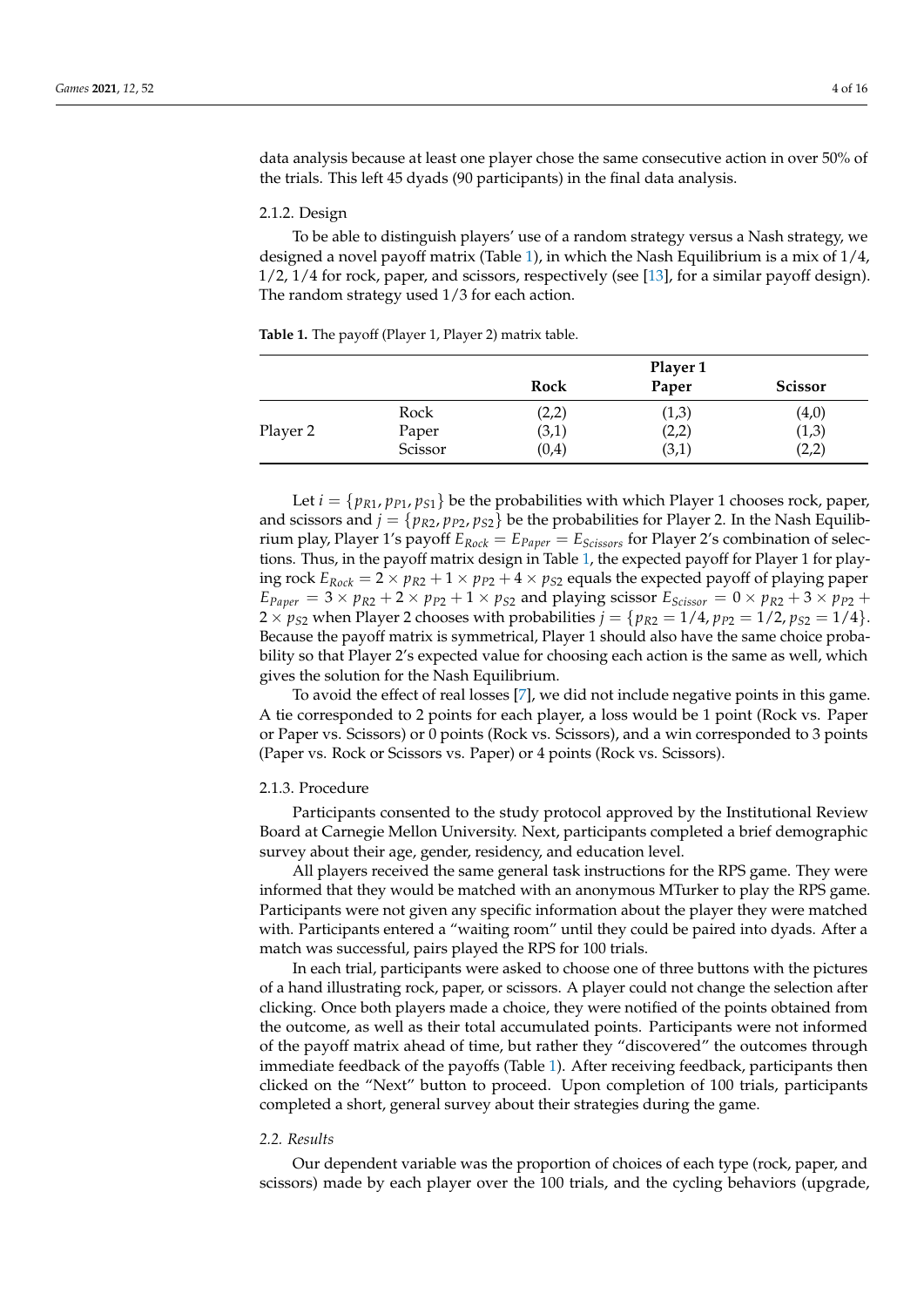downgrade, and stay; Figure [1\)](#page-4-0) after each choice. We used JASP [\[18\]](#page-15-17) for a repeated ANOVA analysis (Greenhouse–Geisser Correction for Sphericity where appropriate).

Following Dyson [\[3\]](#page-15-2), we described players' strategies from two different perspectives. We first calculated the proportion of choices to investigate whether players' behavior is in agreement with the Nash Equilibrium or the random strategy. Second, we explored the serial dependency of actions, and specifically focused on whether these actions were in agreement with the WSLC patterns. WSLC is an outcome-based strategy: players choose to stay with the same action if winning and to switch actions if losing. For example, if Player 1 wins with paper against a rock, Player 1 may choose paper again (win-stay). If Player 2 decides to self-downgrade to scissors, this is a lose-change strategy. The choice of Player 1 and Player 2 is also an other-upgrade strategy, i.e., Player 1 from rock to paper and Player 2 from paper to scissors. In this way, the decision to win-stay (by Player 1) and lose-downgrade (by Player 2) is not differentiated from the cycle-based other-upgrade strategy  $^{1}$ . Without making strict assumptions on whether participants act based on the opponent's choice (cycle-based strategy), or whether they choose to focus on their wins and loses (outcome-based), our Experiment 1 sorted players' actions into two groups: outcome-based and non-outcome-based.

<span id="page-4-0"></span>

**Figure 1.** The coded cyclic strategies of *upgrade* (**left**) and *downgrade* (**right**) that represent consecutive choices. *Upgrade* refers to the subsequent *t* + 1th choice that beats the previous *t*th choice (e.g., rock-paper) and *downgrade* refers to the subsequent *t* + 1th choice that is beaten by the previous *t*th choice (e.g., paper-rock), based on each player's self choice.

#### 2.2.1. Random or Nash Strategies

Figure [2](#page-4-1) presents the averaged proportion of R, P, and S choices for all participants. We observed that players appear to choose randomly, rather than in agreement with the Nash strategy (50%, 25%, and 25% for choosing rock, paper, and scissors). A one-way ANOVA indicated that there was no statistical difference between the proportions of the three types of actions  $(F(2, 267) = 1.88, p = 0.16)$ , suggesting that the participant's behavior was consistent with the random strategy.

<span id="page-4-1"></span>

**Figure 2.** The proportion of choices selected by each player. The dot in the center represents the mean with the line represents one  $\pm$  standard deviation.

<sup>1</sup> We refer readers to the review by Dyson [\[3\]](#page-15-2) for a more detailed explanation of the *isomorphism* between the cyclic strategies and the self-outcome strategies. Generally, the win-downgrade/lose-upgrade strategy can be viewed as the *other-stay* strategy and the win-upgrade/lose-stay can be viewed as the *other-downgrade* strategy.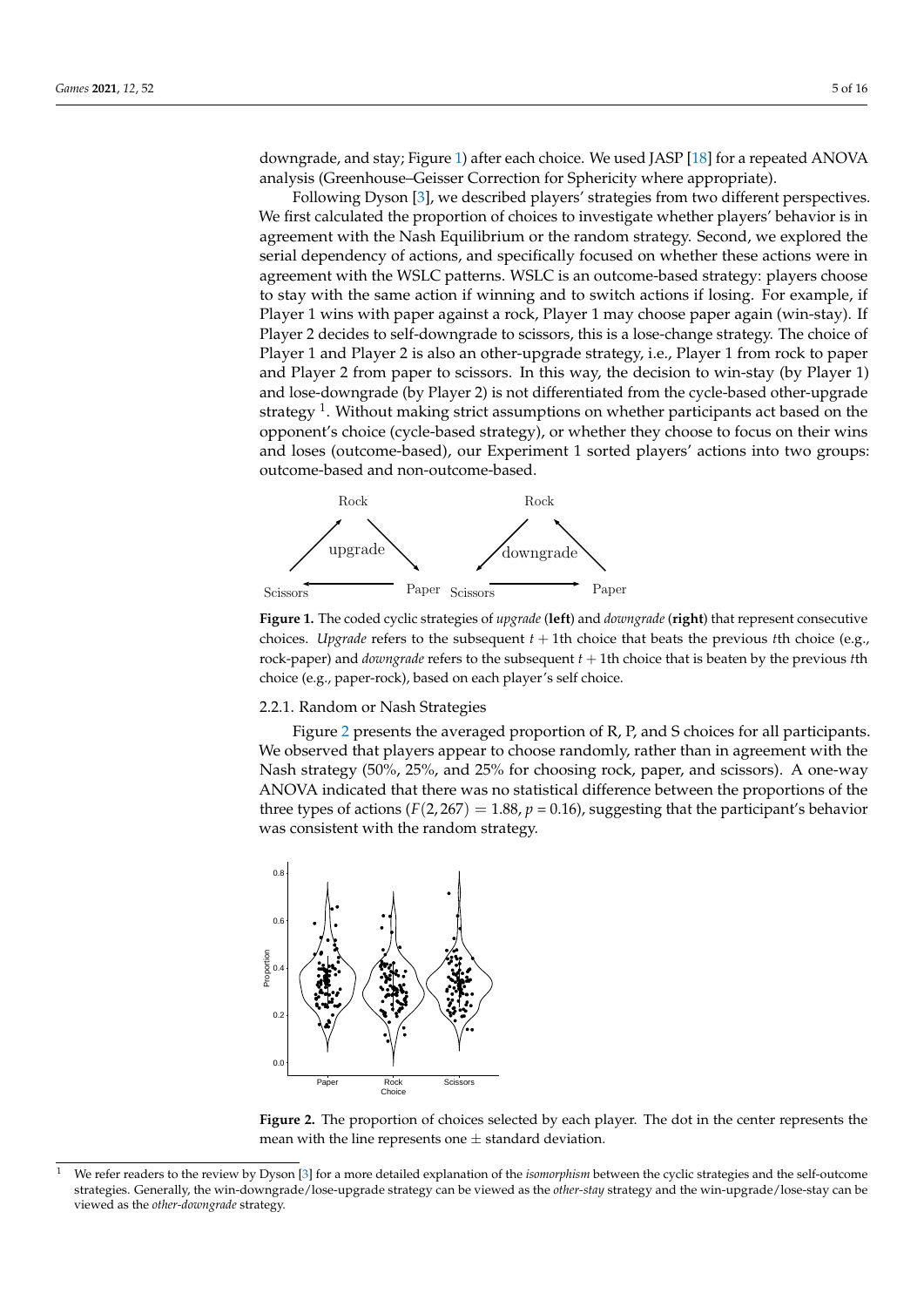## 2.2.2. Win-Stay/Lose-Change

To analyze the WSLC strategy, we first determined whether participants' actions were related to the outcomes. We performed a chi-square test for players' cycling actions by the outcomes. The null hypothesis for a chi-square test is that the outcomes and their subsequent actions are independent—the proportions of selected actions are the same regardless of the outcome in the previous trial. This independence would suggest that participants' selections are not outcome-based. The chi-square test results reveal that, at the individual level, 36 out of 90 participants violated the independence hypothesis, indicating that their actions were related to the previous trial's outcome. For the other 54 participants, we found that their actions are not related to the outcomes in the previous trial, indicating that their actions are not outcome-based.

To further describe the individual strategy variability, we use hierarchical clustering on the outcome-based group and non-outcome-based group. For the outcome-based group, we explored whether there are change/stay patterns embedded in the average group behavior such as WSLC. Additionally, we also checked if participants who do not act based on outcomes have a preference for a specific cycling action instead, e.g., keep using "upgrading" or "downgrading" strategies.

#### 2.2.3. Cluster Analysis

Cluster analysis allows us to systematically capture the similarities and dissimilarities in strategies adopted by individual participants. We employed a basic Ward agglomerate clustering method. We present the results of the cluster analysis as dendrograms, in which each data point is a cluster in the first level initially. Then, for each step, the clusters are merged based on their proximity to larger dyads of clusters. The merging procedure ends when all clusters form a last single cluster. In the current analysis, we check the last one or two steps of merging and cut the dendrogram into three representative levels. This provides an informative description and visualization of the underlying clustering structures of players' behavior. We refer readers who are interested in knowing more about hierarchical clustering to the related literature (e.g., [\[19](#page-15-18)[,20\]](#page-15-19)).

Figure [3](#page-6-0) shows the proportion of change/stay strategies for participants in the "independence" group, i.e., their acts were not based on previous outcomes. Each dot represents a participant's actions averaged across different outcomes. The colors represent groups categorized by the cluster analysis based on players' action proximity. Instead of strictly following an upgrade or downgrade strategy (e.g., paper-rock-scissor or scissor-rock-paper; [\[6\]](#page-15-9)), our cluster analysis indicated that there was no absolute tendency in the group. Many participants were located in the middle of the ternary plot who did not have a clear preference (Yellow cluster) while others chose to stay more (Blue cluster) or less (Grey cluster). We infer that, although participants chose strategies while ignoring the associated outcome, they still adopted a mix of change/stay strategies.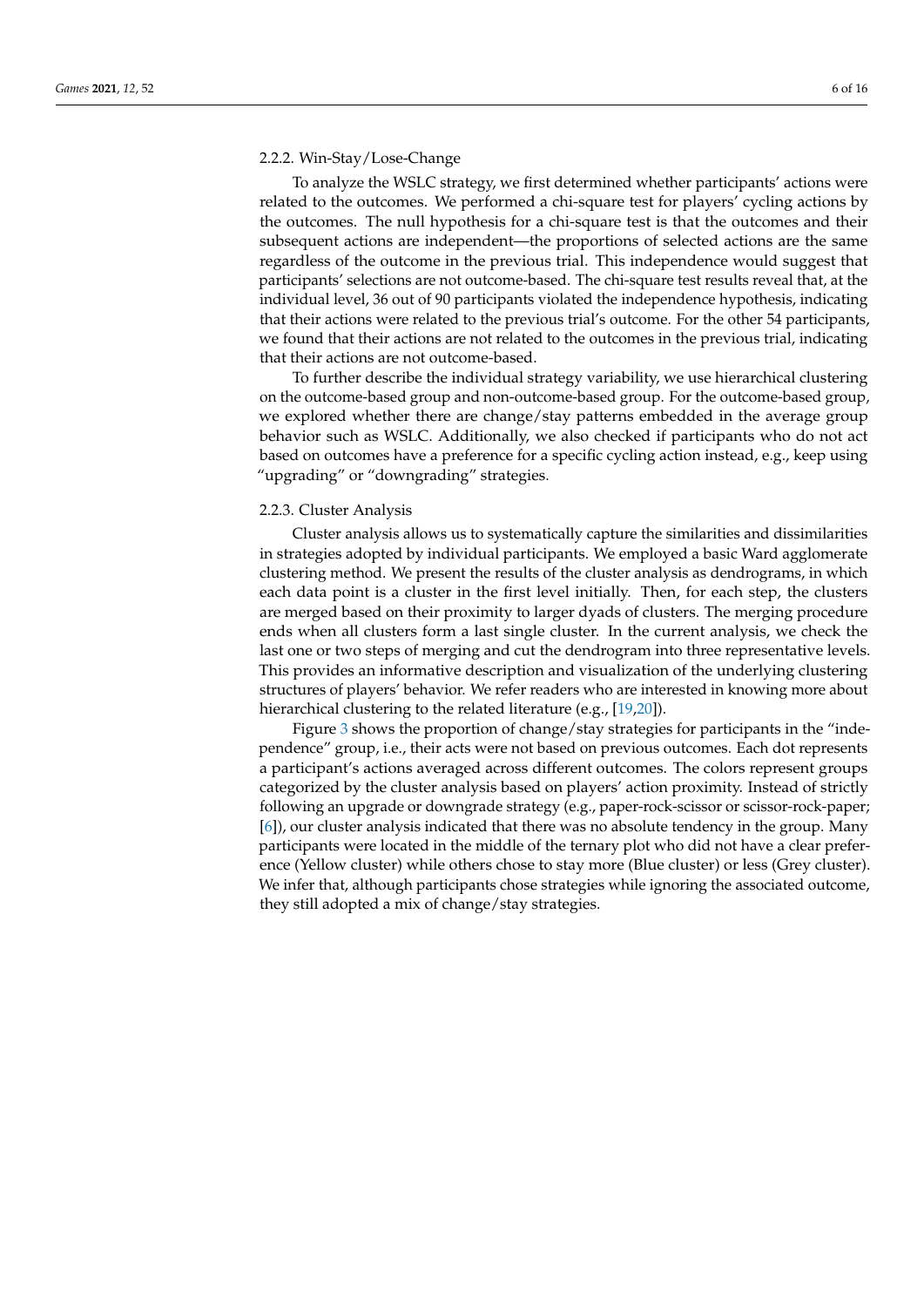<span id="page-6-0"></span>

**Figure 3.** The ternary figure describes participants' proportion of different strategies in the *non outcome-based* group. Each color represents a cluster group based on players' action proximity. S, stay; D, downgrade; U upgrade.

We explored the exploratory descriptive information for the outcome-based group separately by the type of outcome (win, tie, or lose; Figure [4\)](#page-6-1). Participants seemed to have a specific strategy following a win and a loss. Participants in the Blue cluster and part of the Grey cluster seem to follow a win-stay strategy more than switching strategies. The other group (i.e., Yellow cluster and some in the Grey cluster) resembled win-change that may either win-upgrade or win-downgrade. In addition, participants' behavior resembled lose-stay strategies (i.e., Yellow clusters) and lose-change strategies (i.e., Blue and Yellow clusters). On the other hand, there is no clear grouped strategy for participants following a tie—most participants seem to adopt a mix of change/stay strategies. Together, the descriptive data analysis of hierarchical clustering suggested a large heterogeneity in individuals' strategies. Participants who followed a win-stay strategy often (although not always) demonstrate a lose-change strategy. Similarly, those who follow a win-change strategy are often those who also follow a lose-stay strategy. These exploratory results suggest two prominent strategies followed by individuals: a "win-stay/lose-change" strategy and a "win-change/lose-stay" strategy.

<span id="page-6-1"></span>

**Figure 4.** The ternary figure describes participants proportion of different strategies in the *outcomebased* group separately by the outcome: win (**left**); tie (**middle**); and lose (**right**). Each color represents a cluster group based on players' action proximity. S, stay; D, downgrade; U, upgrade.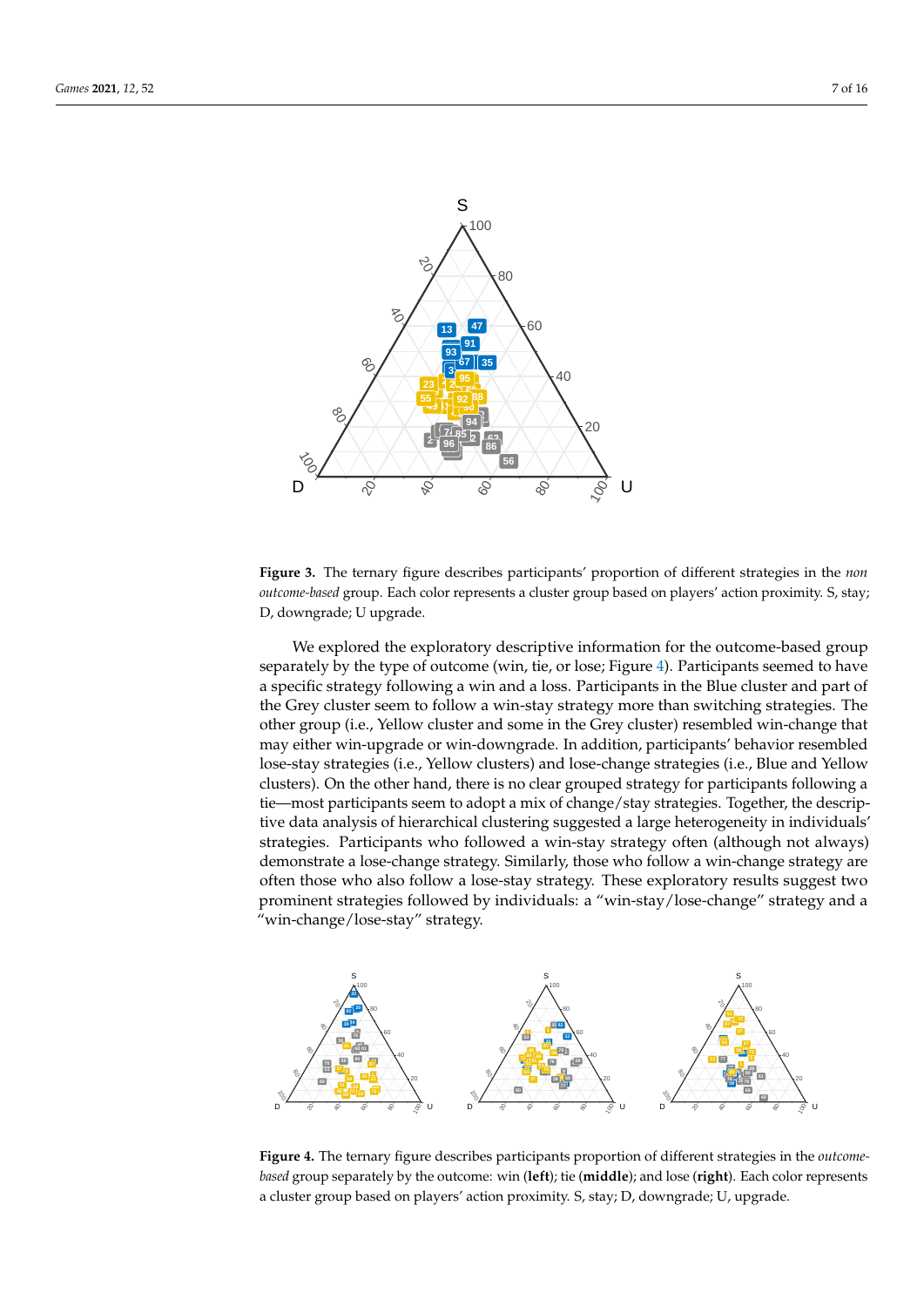# 2.2.4. Dyad-Level Payoffs

Our analyses indicated that only actions of about 1/3 of all participants were dependent on the previously experienced outcome and fell into the outcome-based group while about 2/3 acted independently. It is likely that, within each dyad, one player's action depended on the outcome, whereas the other player acted independently. Given such a mix of behaviors within a dyad, it might be less meaningful to further analyze the dyad-level strategy.

Nevertheless, we present data on the extent to which players may have exploited (or were exploited by) their opponents. Figure [5](#page-7-0) shows the distribution of the win count differentials within a dyad and Figure [6](#page-8-0) presents the resulting payoff difference. Many of the dyads' win count differences are centered around 10 points ( $M = 7.51, SD =$ 6.36, *Median* = 8.00), indicating the members were equally likely to win over 100 trials, resulting a payoff difference centered around 20 points (*M* = 21.16, *SD* = 17.09, *Median* = 18.00). Given that few individuals within a pair seem to exploit their opponents, and that individuals within a pair are largely equivalent in terms of win counts and payoff differentials, we explore the dyad-level strategies more directly in Experiment 2.

<span id="page-7-0"></span>

**Figure 5.** Win differential: The distribution of the win count differentials within a dyad.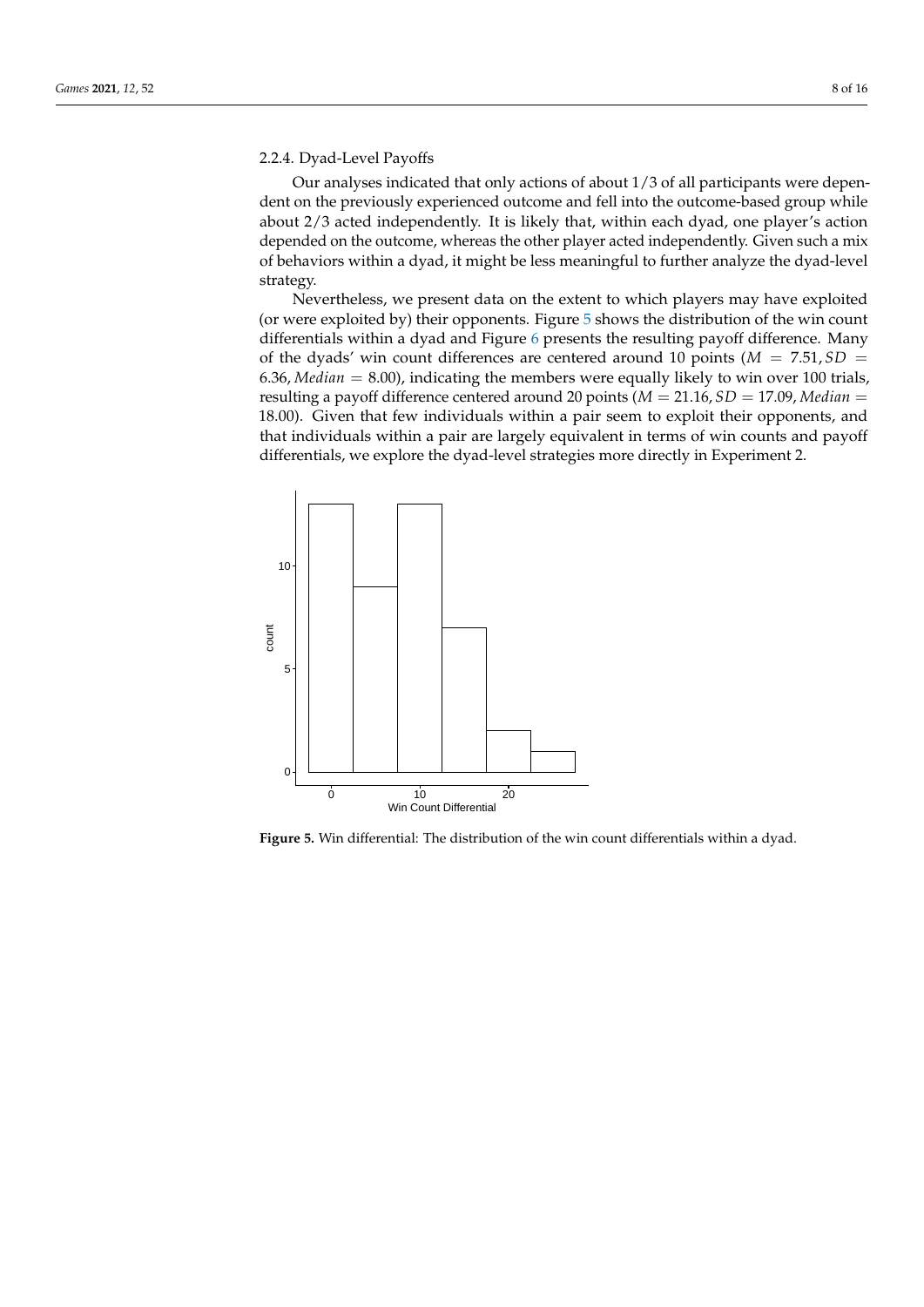<span id="page-8-0"></span>

**Figure 6.** Payoff differential: The distribution of the payoff differentials within a dyad.

#### *2.3. Discussion*

In Experiment 1, we collected data in an online two-player RPS game while employing a payoff matrix that allowed the distinction between the Nash strategy and random strategy. Our first observation was that participants' behavior was close to the random strategy, and it was not well represented by the Nash strategy. Additionally, individuals selected paper, rock, or scissors, depending on their experienced outcomes (outcome-based group) or independently from the outcomes (non-outcome-based group). Using the hierarchical clustering analysis, we found that participants in the non-outcome-based group had no distinctive change/stay preference, and participants in the outcome-based group seemed to prefer two main strategies: Win-Stay, Lose-Change (WSLC) or Win-Change, Lose-Stay (WCLS).

As discussed above in the Results Section, many strategies are simply redescriptions of the same mechanics (cf. [\[3\]](#page-15-2)), e.g., if players decide to upgrade based on the players' selections, it is not differentiated from a WSLC strategy. Furthermore, the LC and WC strategies do not say much about how participants change their behavior after they lose or win. Players may focus on changing by upgrading or downgrading, and more concretely they could make those decisions based on the opponents' choices rather than their own. Instead, there seemed to be a weak trend that players who choose WSLC strategy present the win-stay/lose-downgrade behavior, and players who choose WCLS strategies follow the win-upgrade/lose-stay pattern (Figure [4\)](#page-6-1).

Therefore, in Experiment 1, we are only able to conclude that a majority of players' behaviors appear to be consistent with the WSLC and WCLS patterns, but not whether they are upgrading or downgrading when they decide to change, and not whether they are making those changes based on the opponent's actions.

In Experiment 2, we designed a RPS game to let human participants play with computer algorithms that exhibit specific probabilistic outcome-based upgrade or downgrade strategies. By introducing computer algorithms as RPS players, we aimed to analyze within-dyad human behavior accordingly.

#### **3. Experiment 2**

As discussed in the Introduction, making assumptions of the opponents' actions involves "theory of mind" (ToM) ability. The RPS game is not only about predicting the state of mind of the other player but also about using that information to avoid being exploited. We suspect that only a subset of players' behavior is similar to the WSLC or WCLS strategies in Experiment 1 because players realize that such simple heuristic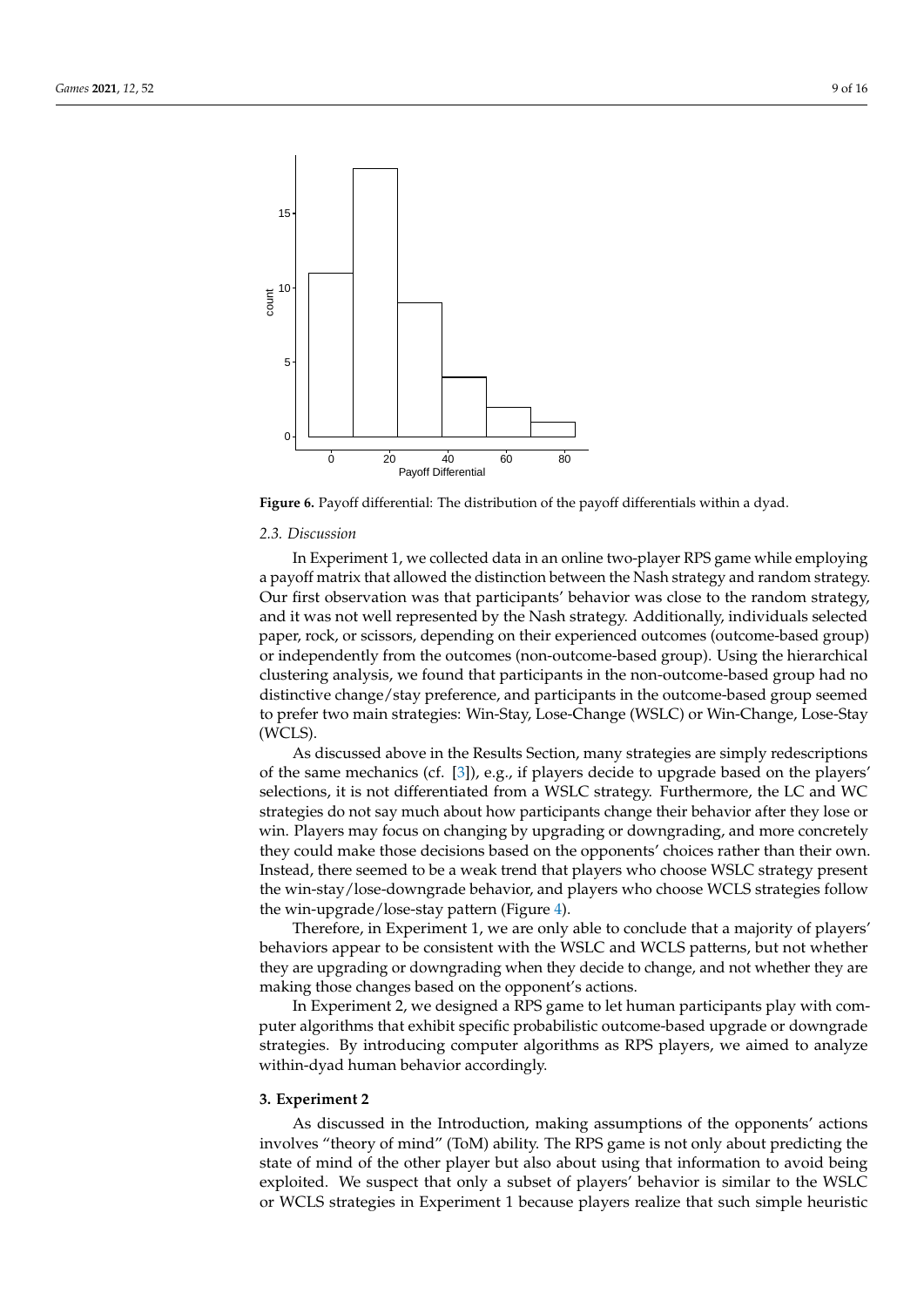strategies would be exploited by their paired opponents (i.e., the paired opponent knows what I know). If humans play with probabilistic computer opponents, we suspect that such ToM reasoning would not be possible, and humans might exhibit the WSLC or WCLS behavior more clearly. Additionally, if human players "believe" that computer opponents play randomly, the heuristic strategy of WSLC makes it an easy way to randomize choices.

In a previous study, Eyler et al. [\[4\]](#page-15-3) found that human players lost the RPS game more often when playing with adaptive computer algorithms than when playing with humans. However, they failed to further investigate the human strategy; as a result, it is unknown to us whether players adopted different strategies when playing with the adaptive algorithm compared to when playing with random opponents. The goal of Experiment 2 was to test the interaction between human players and computer opponents—whether participants can adapt their strategies based on the type of opponent they encounter. Specifically, based on players who fall into the outcome-based group in Experiment 1, we designed two types of nonrandom behaviors that computer opponents play: WSLC and WCLS.

When playing with a computer opponent, it would be possible to determine whether the human player exploits the computer's heuristic strategy. Figure [7](#page-10-0) gives an illustration of a trial in which the human plays rock (and loses) and the computer plays paper (and wins). If the computer plays the heuristic strategy of "win-stay/lose-change", then it would choose paper again, and the best action for the human player is to choose to downgrade to scissors (i.e., lose-downgrade). In this way, we can determine whether humans are able to stay or to change (upgrade or downgrade) based on their learning of the computer strategy.

In Experiment 2, we tested whether participants were able to detect and exploit the computer strategies. If humans' behavior appears to emulate the WSLC strategy, then we could conclude that the WSLC human behavior results from playing with computer opponents. If humans adapt their strategies according to the computer strategy, then we can conclude that humans actively exploit opponents in the RPS game and whether they can be successful—at least when playing with computers.

#### *3.1. Methods*

# 3.1.1. Participants

A total of 343 participants signed up for the study using MTurk. Out of this total, 129 participants failed an attention check (explained below), and 18 participants did not finish the task. A total of 196 participants (Age: [19, 72], *NFemale* = 73, *NNot Revealing* = 3) completed the experiment in full, and they were included in the analyses. Participants received \$1.5 as the base payment for completing the experiment. In addition, participants received a bonus payment based on their performance (2 points equal to 1 cent), and they received an average payoff of \$2.61 ( $SD = 0.18$ ). The average time to complete the study was 15 min.

#### 3.1.2. Design

When playing with a computer opponent, it was possible to determine whether the human player exploits the computer's heuristic strategy. Figure [7](#page-10-0) gives an illustration of a trial in which the human plays rock (and loses) and the computer plays paper (and wins). If the computer plays the heuristic strategy of "win-stay/lose-change", then it would choose paper again, and the best action for the human player is to choose to downgrade to scissors. In this way, we can determine whether the human is following the best action while learning the strategy of the computer opponent.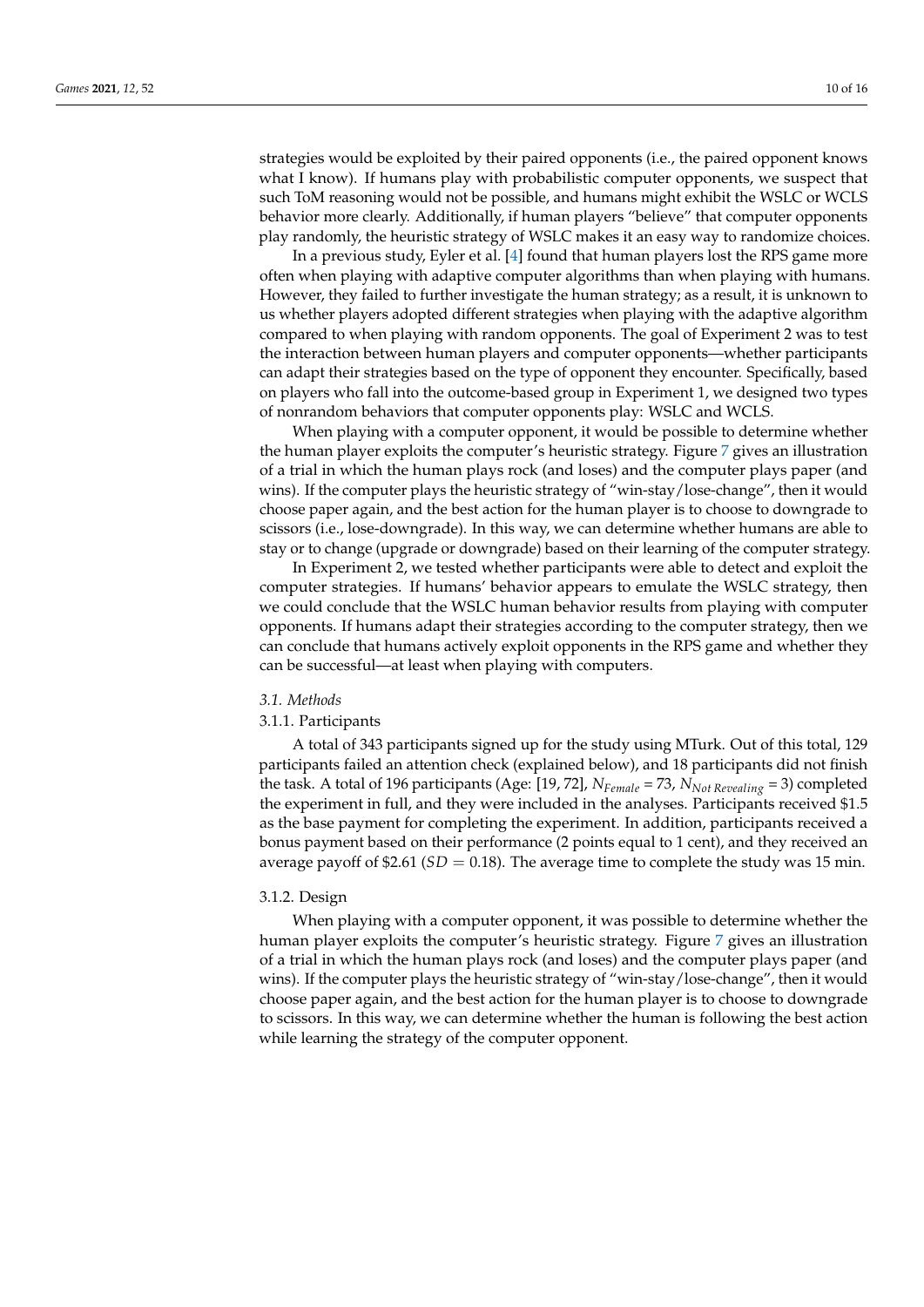<span id="page-10-0"></span>

**Figure 7.** The example of change/stay strategy of Player Human against Player Computer that has a preferable change/stay action: if the Player Computer uses a "win-stay" pattern, then the best action for Player Human is "lose-downgrade".

To further determine the type of "change" action (e.g., win-upgrade or win-downgrade) that the algorithm performs, we included all the expected algorithmic reactions (Table [2\)](#page-10-1), assuming a human would want to beat the algorithm. The left two columns present the case in which the computer wins (i.e., the human loses) and the right two columns present the case that the computer loses (i.e., the human wins). Similarly, the top two rows present the computer's algorithm strategy of "win-stay/lose-change" and the bottom two rows present the computer's algorithm strategy of "win-change/lose-stay". We describe above that the best action for a "win-stay" opponent is to go with "lose-downgrade". When the computer loses, the human player simply needs to follow the action that the computer chooses (Figure [7\)](#page-10-0). The same applies to the "win-change/lose-stay" strategy (the bottom two rows); the human player needs to stay if they win and change the strategy based on computers' actions.

**Player Strategy Computer Human Computer Human Outcome Win Lose Lose Win** WSLC Stay Downgrade Upgrade Upgrade Downgrade Downgrade WCLS Upgrade Stay Stay<br>Downgrade Upgrade Stay Stay

<span id="page-10-1"></span>**Table 2.** Best actions of human players to beat computer opponents that play stay/change strategies.

*Note.* WSLC, Win-Stay/Lose-Change; WCLS, Win-Change/Lose-Stay.

Summarizing Table [2,](#page-10-1) the best action for human players when playing against a "win-stay/lose-downgrade" opponent is always to downgrade; the strategy for human players against a "win-upgrade/lose-stay" opponent is always to stay. It is notable that the two strategies also correspond to other-upgrade and other-downgrade strategies. To examine whether participants are able to selectively choose the strategy based on opponents' behavior and adopt the outcome-based behavior, we removed the computer strategies that may result in consistent cycle-based strategies (i.e., always "downgrade" or "stay"). This left us with two strategies for designing computer algorithms: "Win-Stay/Lose-Upgrade (WSLU)" and "Win-Downgrade/Lose-Stay (WDLS)" (i.e., representing "win-stay/losechange" and "win-change/lose-stay" strategies, respectively).

We designed probabilistic algorithms that would follow WSLU or WDLS strategies, as shown in Table [3.](#page-11-0) The WSLU algorithm chooses to stay after a win and chooses to upgrade from its previous action after a loss (with a probability of 0.8). The WDLS algorithm chooses to downgrade from its previous action after a win and chooses to stay after a loss (with a probability of 0.8). Each of the other actions after a win or loss are selected with a probability of 0.1. After a tie, both algorithms choose to stay, upgrade, or downgrade with equal probability  $(1/3)$ . Given that the dominated strategy selection of change/stay, we expect that players would secure the best actions depicted in Table [2.](#page-10-1)

Each algorithm started with a random selection (paper, rock, or scissors) in the first trial. The following actions were determined by the probabilities associated with each outcome, as shown Table [3.](#page-11-0)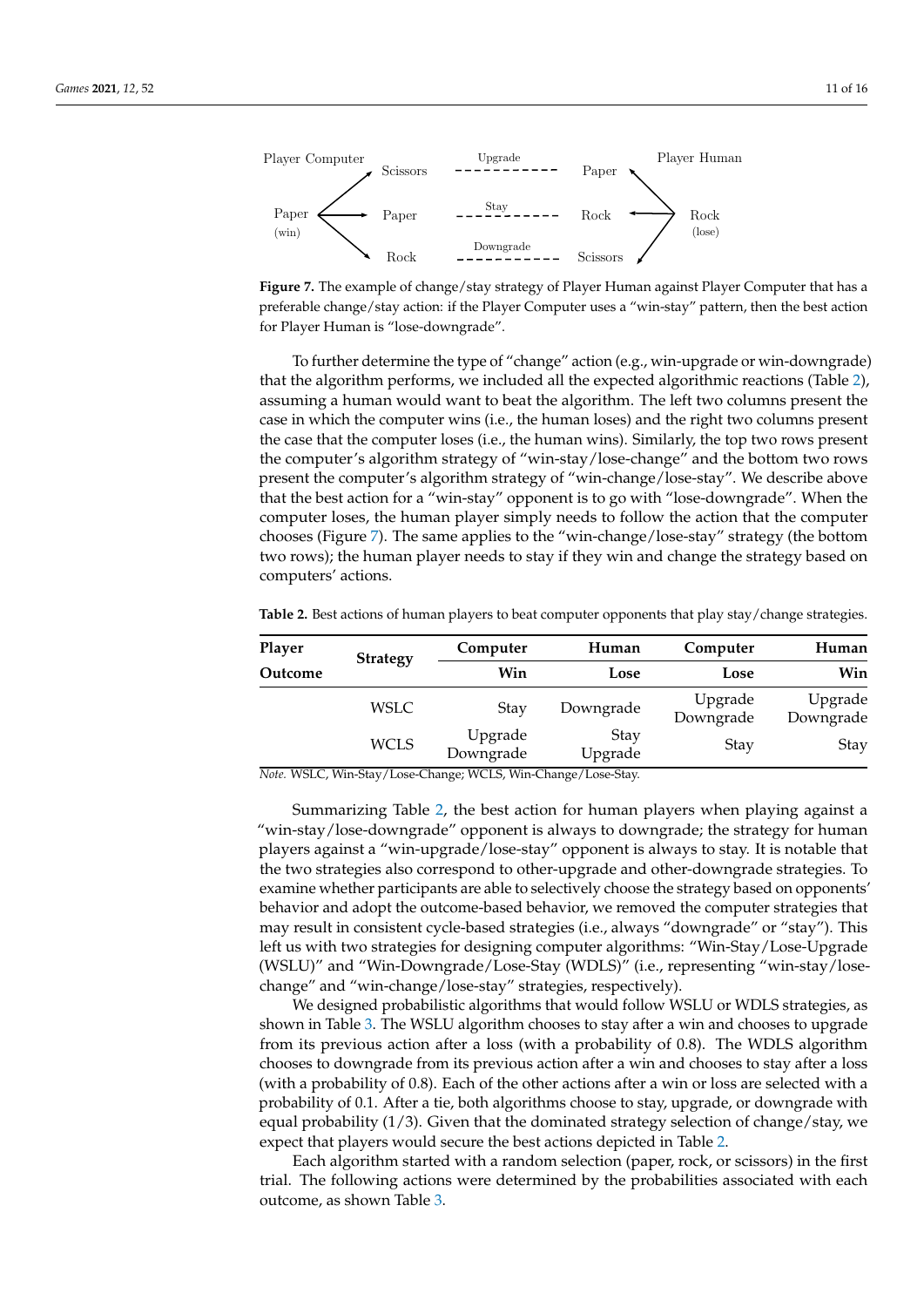| Algorithm                          | Outcome | <b>Strategy</b> |         |           |
|------------------------------------|---------|-----------------|---------|-----------|
|                                    |         | <b>Stay</b>     | Upgrade | Downgrade |
|                                    | Lose    | 0.1             | 0.8     | 0.1       |
| (1) Win-Stay/Lose-Upgrade (WSLU)   | Tie     | 0.33            | 0.33    | 0.33      |
|                                    | Win     | 0.8             | 0.1     | 0.1       |
|                                    | Lose    | 0.8             | 0.1     | 0.1       |
| (2) Win-Downgrade/Lose-Stay (WDLS) | Tie:    | 0.33            | 0.33    | 0.33      |
|                                    | Win     | 0.1             | 0.1     | 0.8       |

<span id="page-11-0"></span>**Table 3.** Two algorithms used to play against human participants in the Experiment 2.

## *3.2. Procedure*

The procedure was the same as in Experiment 1 except that participants were matched to an experimental algorithm instead of another MTurk worker. The instructions were changed so that participants knew they would play the RPS game with a computer algorithm. Participants were not given information regarding the exact behavior patterns of the computer algorithm. Participants were randomly assigned to one of the two experimental conditions. In addition, we inserted an attention check trial that was randomly located between the first trial and the 20th trial. Participants were aware that there would be attention check(s) but had no idea when the attention check would appear. The attention check trial was the same as a regular trial except that they were asked to make the same choice as their opponents made in the previous trial.

#### *3.3. Results*

Out of the total of 196 participants, 99 (Age range: [20, 72];  $N_{Female} = 45$ ,  $N_{Not\ Revealing} = 1$ ) participated in WSLU condition and 97 participants (Age range: [18, 70]; *NFemale* = 28,  $N_{Not\ Revealing}$  = 2) in the WDLS condition.

We first investigated whether players were able to exploit computer opponents. Figure [8](#page-12-0) (left) shows the win count differentials between human players and computer algorithms (*WinHuman* − *WinComputer*). Here, the positive win count refers to humans successfully exploiting their assigned computer algorithm. The negative win count indicates that computer exploited the human players. In both conditions, WSLU ( $M = 4.72$ ,  $t(98) =$ 4.01,  $p < 0.001$ ,  $d = 0.81$ ) and WDLS ( $M = 19.10$ ,  $t(96) = 7.89$ ,  $p < 0.001$ ,  $d = 1.60$ ) human players exploited their computer opponents. We also noted that human players in the WDLS condition win more compared to those in the WSLU condition  $(t(139.01) = 5.34, p <$ 0.001,  $d = 0.54$ ). Correspondingly, players in both WLDS ( $M = 69.26$ ,  $t(96) = 7.79$ ,  $p <$  $0.001, d = 1.58$ ) and WSLU ( $M = 15.49, t(98) = 4.68, p < 0.001, d = 0.94$ ) conditions earned more points than their paired computer opponents (*Payo f fHuman* − *Payo f fComputer*; Figure [8,](#page-12-0) right). In addition to the relative gains within each dyad, players in the WDLS condition generally won more points than players in the WSLU condition  $(t(122.19) = 5.67$ ,  $p < 0.001, d = 0.57$ ).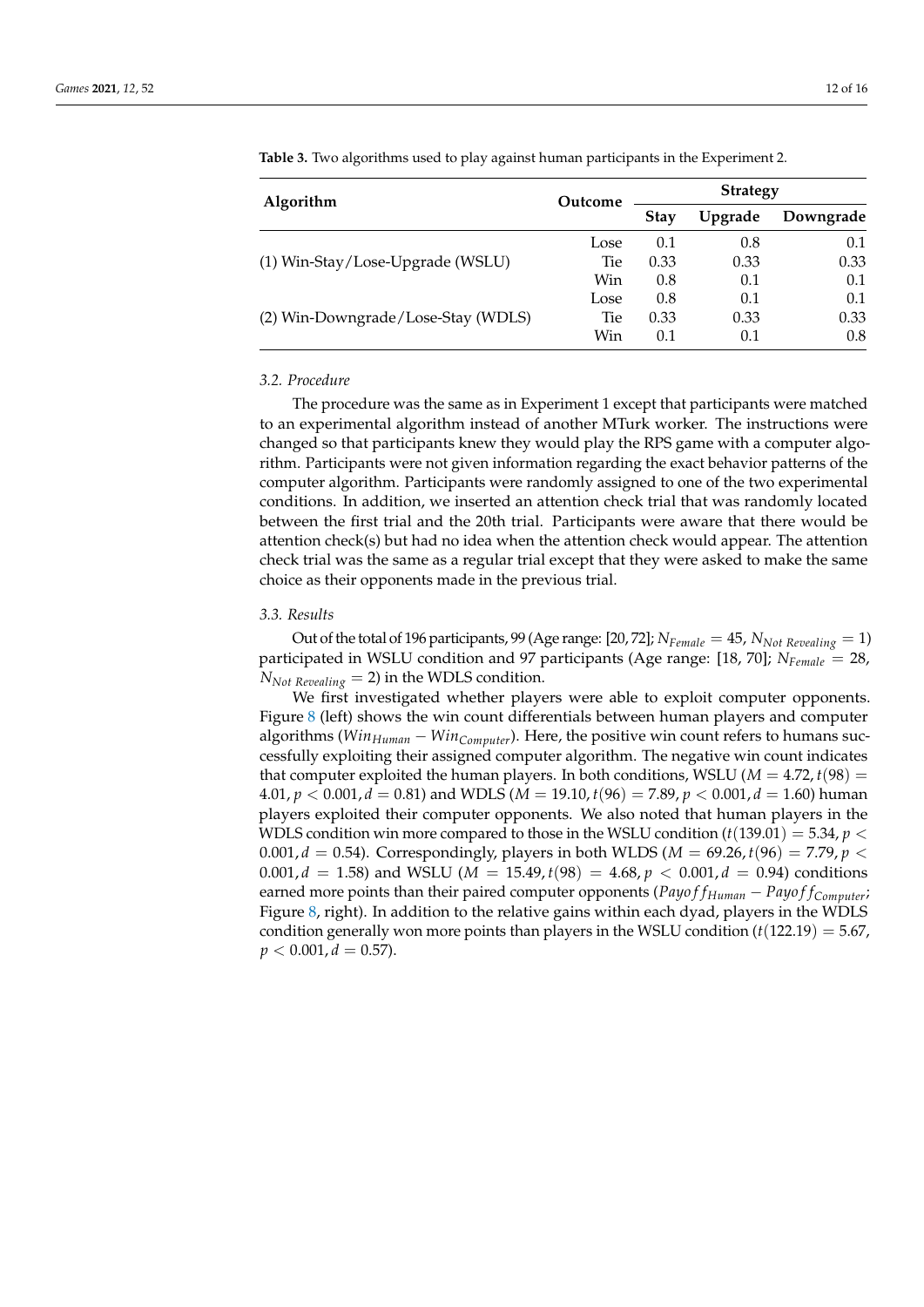<span id="page-12-0"></span>

**Figure 8.** The empirical distribution of win count differentials (**left**) and payoff count differentials (**right**). The differentials are computed as performance difference between human players and computer algorithms. The dash lines indicate the average differentials within each group.

Is the human players' success due to their ability to detect and take advantage of the computer strategy? We hypothesized that participants playing with the WSLU algorithm would learn to upgrade when they win (win-upgrade) and to downgrade when they lose (lose-downgrade), WULD. Participants who played with the WDLS algorithm would learn the Win-Stay/Lose-Upgrade (WSLU) strategy.

Figure [9](#page-13-0) describes the proportion of actions followed by different outcomes in the WDLS and WSLU conditions. A repeated ANOVA indicated that there was a main effect of strategy on proportions of choices  $(F(1.22, 234, 41) = 16.08, p < 0.001, \eta_p^2 = 0.08)$  and an interaction between the strategy and condition  $(F(1.22, 234, 41 = 37.79, p < 0.001,$  $\eta_p^2 = 0.16$ ). In addition, there was an interaction between the outcome and strategy  $(F(2.91, 565.26) = 51.90, p < 0.001, \eta_p^2 = 0.21)$  and an interaction among the three main effects (*F*(2.91, 565.26) = 6.05,  $p < 0.001$ ,  $\eta_p^2 = 0.03$ ). Since the sum of outcomes equals 1 in both conditions, there is no main effect of outcome or the interaction between the outcome and condition.

To further interpret the three-way interaction, separate analyses of strategies and outcomes were conducted on WDLS and WSLU using a repeated ANOVA. In the WDLS condition, there was a main effect of strategy  $(F(1.08, 104.07) = 46.64, p < 0.001$ ,  $\eta_p^2$  = 0.33) and an interaction with the outcome (*F*(4.49, 13.65) = 31.59, *p* < 0.001,  $\eta_p^2 = 0.25$ ). Players chose to stay more after a win compared to downgrade (*t* = 11.93,  $p'$  < 0.001) or upgrade ( $t = 12.55$ ,  $p$  < 0.001). After a tie, the differences between stay and downgrade ( $t = 5.67, p < 0.001$ ) and stay and upgrade ( $t = 5.16, p < 0.001$ ) were also significant. The preference of choosing strategies after a loss is not significant. In the WSLU condition, there was only an interaction between the strategy and outcome  $(F(3.25, 318.10) = 25.21, p < 0.001, \eta_p^2 = 0.21$ ): after a loss, players chose to stay compared to downgrade (*t* = 7.07, *p* < 0.001) or upgrade (*t* = 5.80, *p* < 0.001).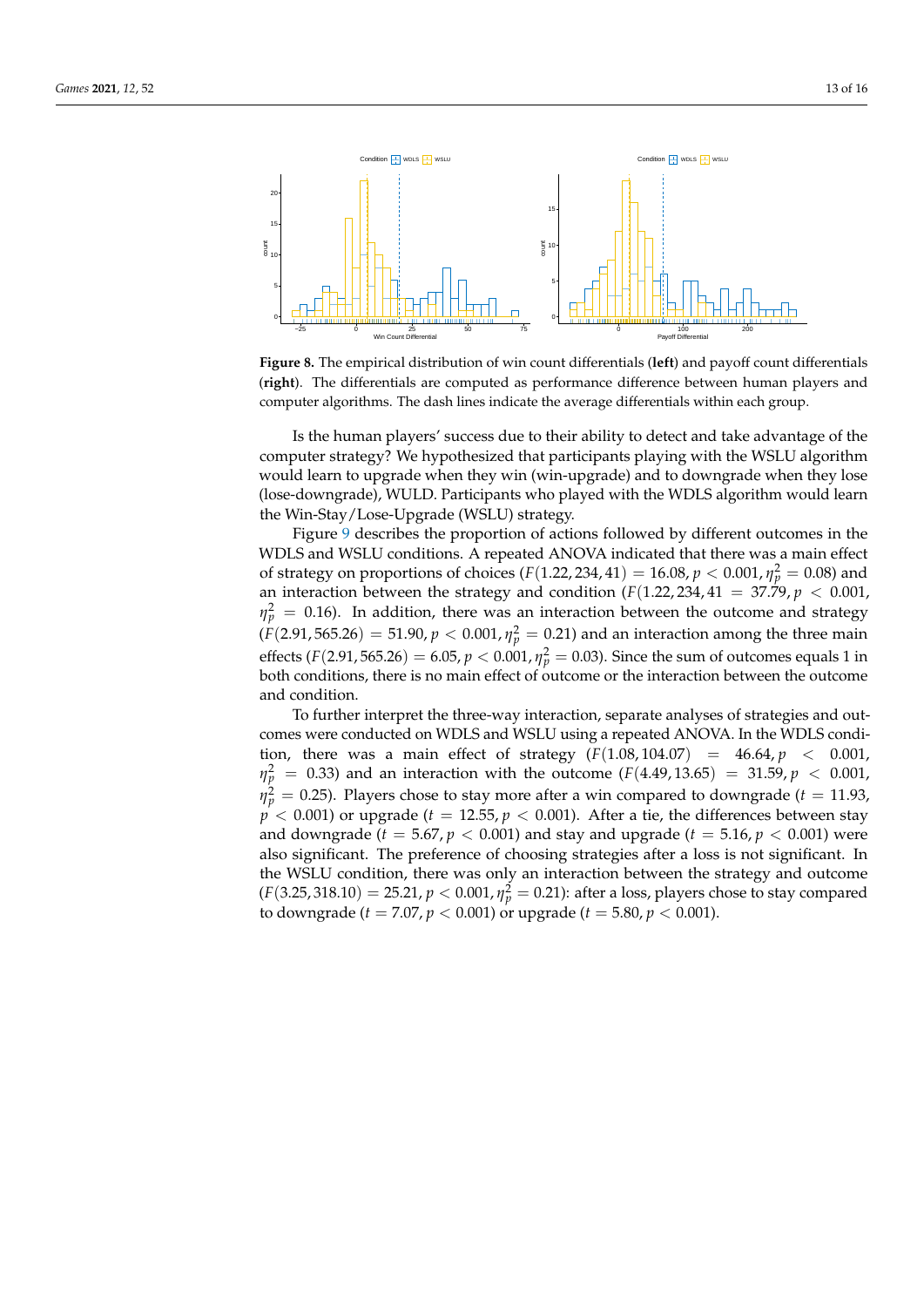<span id="page-13-0"></span>

Strategy  $\rightarrow$  Downgrade  $\rightarrow$  Stay  $\rightarrow$  Upgrade

**Figure 9.** The proportion of each strategy following different outcomes in the WDLS and WSLU conditions. Error bar represents one standard error.

# *3.4. Discussion*

In Experiment 2, we designed two probabilistic computer algorithms that would choose win-downgrade and lose-stay or win-stay and lose-upgrade to explore whether players are able to employ outcome-based strategies to counteract their opponents. We hypothesized that players would outperform their computer opponents by successfully exploiting the patterns embedded in algorithms. Our results generally suggest that participants did performed better than the computer algorithms, but not by following the hypothesized strategies. Rather, we observed that players tended to keep the same choice (i.e., stay) after a win in the WDLS condition. It is probably given that the algorithm stays most after losing. In the WSLU condition, players were more likely to adopt the "losechange" strategy but were unable to oppose the computer's action change (i.e., upgrade or downgrade). Although we set computers to upgrade after losing (WSLU) or downgrade after winning (WDLS) with a probability of 80%, players failed to act according to the winning strategy.

Our results were in agreement with the argument by Dyson et al. [\[6\]](#page-15-9) that reinforced responses were more likely to be used again (win-stay in the WDLS condition) while the non-reinforced responses were used less (lose-change in the WSLU condition). In contrast to the findings of Eyler et al. [\[4\]](#page-15-3) that computer algorithms won more trials against the human player, humans in our study were more successful when playing against nonrandom computer opponents, particularly in the WDLS condition. It is likely humans master the win-stay strategy to counteract algorithms' lose-stay behavior whereas in the WSLU condition, algorithms' upgrade and downgrade behaviors were more difficulty for humans to exploit.

# **4. General Discussion**

In the current research, we explored players' sequential strategies in the RPS game with a payoff matrix that distinguishes between the Nash Equilibrium strategy and the random strategy. In Experiment 1, players were paired with another human player in an online two-player RPS game. Our results indicate that participants did not follow the Nash Equilibrium strategy. Instead, their behavior was similar to the random strategy. Moreover, participants' sequential actions indicated a heterogeneous cycle-based behavior. Some participants' actions were independent of the past outcome, whereas other participants' actions depended on the outcome (outcome-based cycling)—win-stay, lose-change or winchange, lose-stay. In Experiment 2, participants played with computer algorithms that followed the probabilistic strategies win-stay/lose-upgrade and win-downgrade/lose-stay. Our results suggest that participants chose simple and heuristic reactive strategies using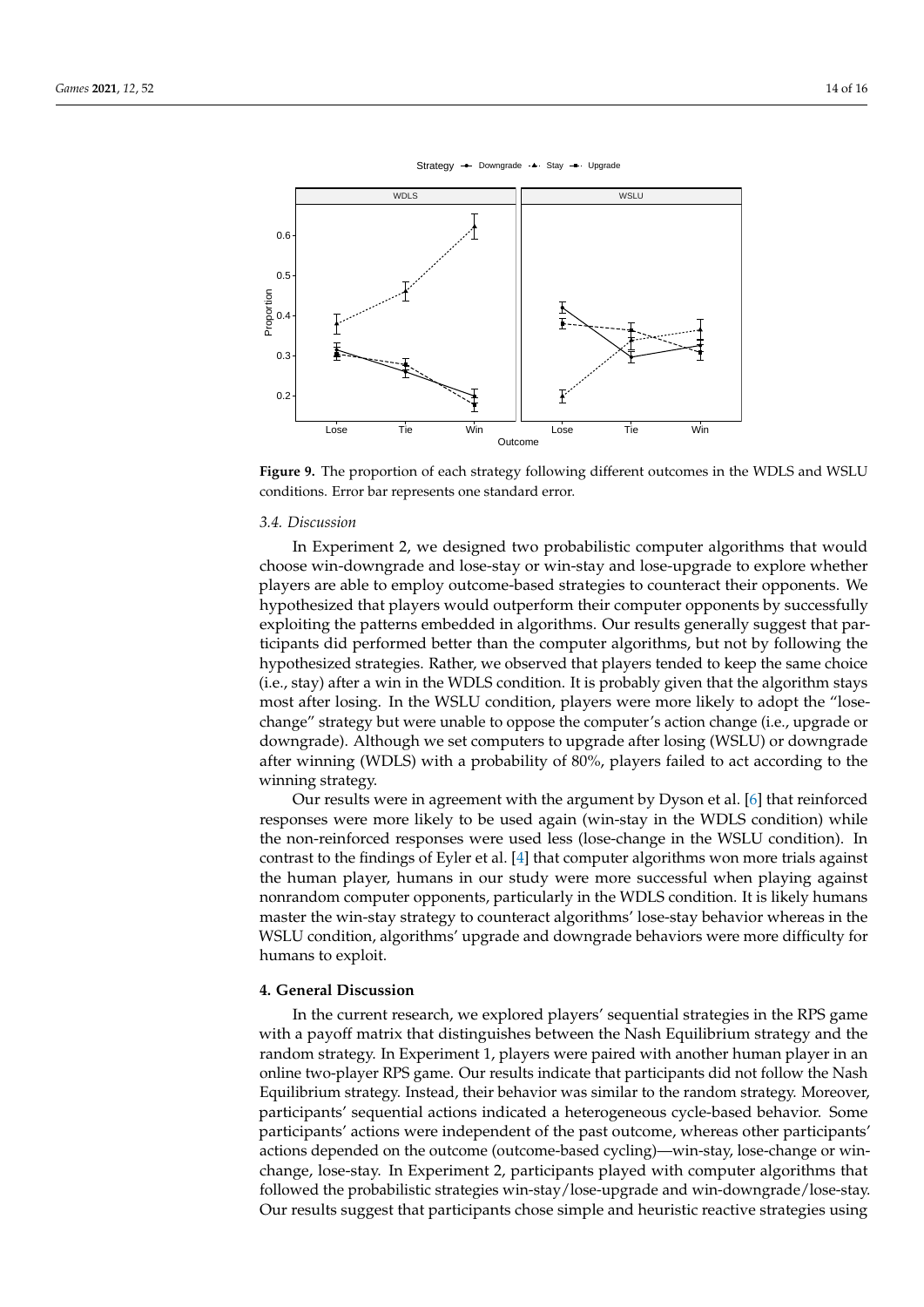the information of computer opponents' actions to decide whether to stay sub-sequentially. In the WDLS condition, players were likely to choose win-stay, and, in the WSLU condition, players tended to lose-change. The pattern suggested that players were more sensitive to the computer's repeated actions (WS or LS) rather than a specific cycle direction (e.g., downgrade or upgrade).

Although we did not observe a conclusive WSLC strategy for players to follow in Experiment 1, Experiment 2 suggested that the separation of the two (WS in WDLS and LC in WSLU) is still more easily adopted than other outcome-based strategies. While we expected players would detect computer algorithms' update/downgrade patterns, we did not find evidence suggesting that human players precisely master the cycle directions, e.g., lose-upgrade to counteract win-downgrade or win-upgrade to counteract lose-upgrade. Therefore, our research suggests that opponents' upgrade/downgrade patterns are hard to follow. Instead, the WDLS and WSLU strategies can be simplified as self-repeat and other-repeat strategies separated by outcomes. For the computer that performed the windowngrade strategy, winning with paper means that it is likely to choose rock next time. Thus, the computer repeats human's last action. The same applies to the "lose-upgrade" computer algorithm: losing with rock means it is likely to choose paper next time, which is the human's last winning action. Believing that a computer opponent "tried to" repeat a player's previous choice (I think you think like me) or itself (stay) would also lead players to beat algorithms. Our results indicate that players had difficulty to use their ToM abilities to compete with others [\[21](#page-15-20)[,22\]](#page-15-21).

Due to a limited number of choices in the RPS game, it is hard for us to conclude that paper follows from that player believing the opponent is going to play rock (zero-order ToM) or from believing the opponent believes she would choose the scissors (first-order ToM). Thus, we did not give too much emphasis on recursive strategies in designing Experiment 2 and interpreting the results. As De Weerd et al. [\[10\]](#page-15-8) also noted, there may be a limit to the effectiveness of the application of higher orders of ToM; the low performance of the third-order and fourth-order ToM may be caused by the special characteristic that there are only three unique predictions of the opponent's next action (see also [\[3\]](#page-15-2)). For future research that is interested in further discussing recursive strategies in adversarial behavior (cf. [\[23\]](#page-15-22)), we wish to point out that there are other research paradigms that can be used to test recursive thinking directly (e.g., [\[24](#page-15-23)[,25\]](#page-15-24)). Those games involve multiple choices, making it easier to directly understand whether the layers of recursive thinking are involved. Future research can also investigate whether players' recursive thinking ability can be trained into their play in the RPS game.

#### **5. Conclusions**

Our research evaluated the behavior of human players against other human opponents as well as computer probabilistic opponents in the RPS game. We found that, regardless of playing with another human or an algorithm, participants did not play the optimal strategy. In general, we did not observe a conclusive win-stay/lose-change strategy for players, but, when humans played with an algorithm, we observed that the win-stay strategy was common against the WDLS computer strategy, and lose-change was also common against the WSLU computer strategy. This suggests that participants are capable of learning simple strategies when these can result in a clear advantage against their opponent.

**Author Contributions:** Conceptualization, F.M., C.G. and H.Z.; methodology, H.Z. and C.G.; software, F.M.; validation, F.M., C.G. and H.Z.; formal analysis, H.Z.; investigation, F.M. and C.G.; resources, C.G.; data curation, F.M. and H.Z.; writing—original draft preparation, H.Z.; writing review and editing, F.M. and C.G.; visualization, H.Z.; supervision, C.G.; project administration, C.G.; and funding acquisition, C.G. All authors have read and agreed to the published version of the manuscript.

**Funding:** This research was sponsored by the Army Research Office and accomplished under Grant Number W911NF-17-1-0431 and MURI Grant Number W911NF-17-1-0370 to Cleotilde Gonzalez.